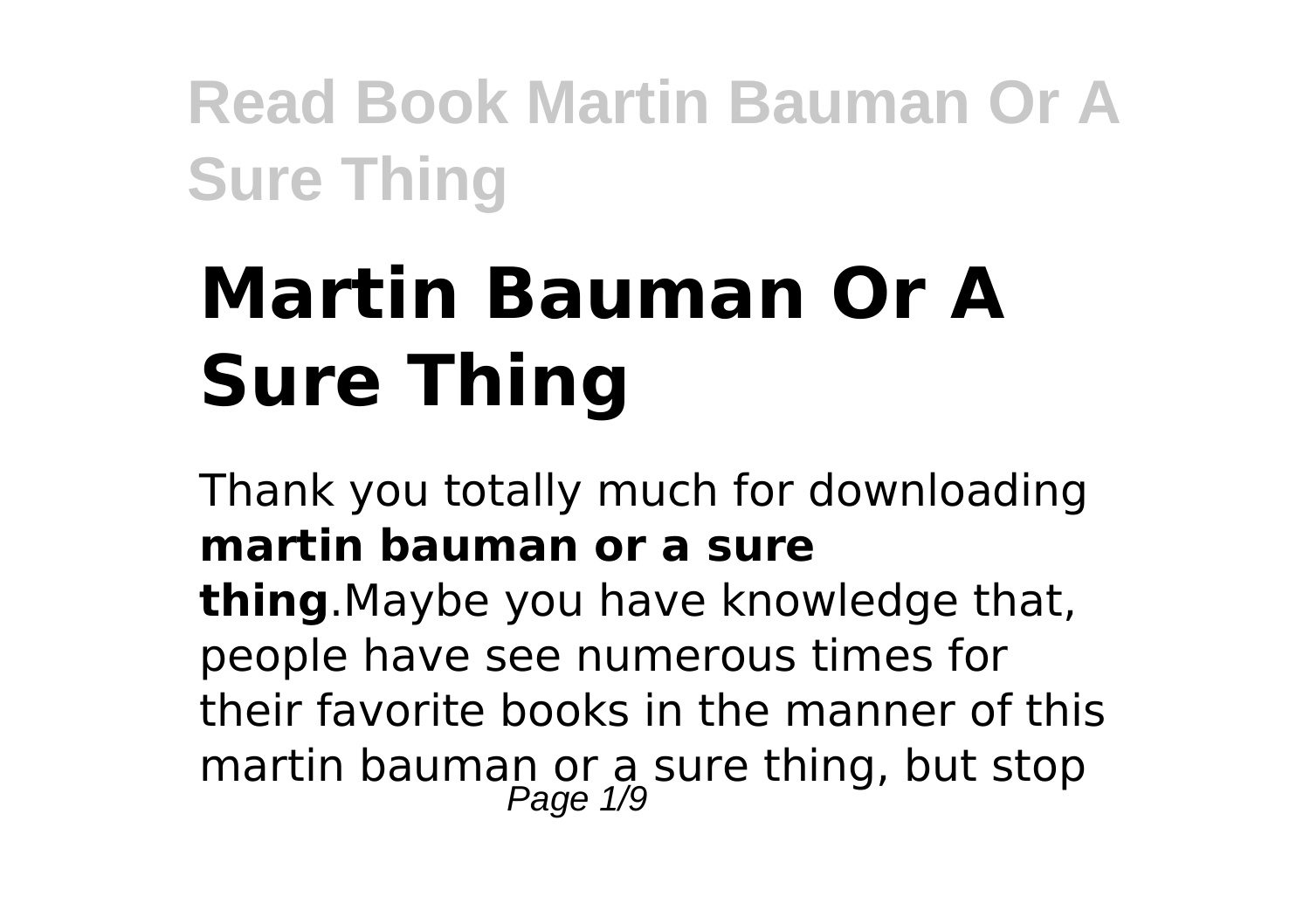up in harmful downloads.

Rather than enjoying a good book similar to a mug of coffee in the afternoon, instead they juggled with some harmful virus inside their computer. **martin bauman or a sure thing** is reachable in our digital library an online admission to it is set as public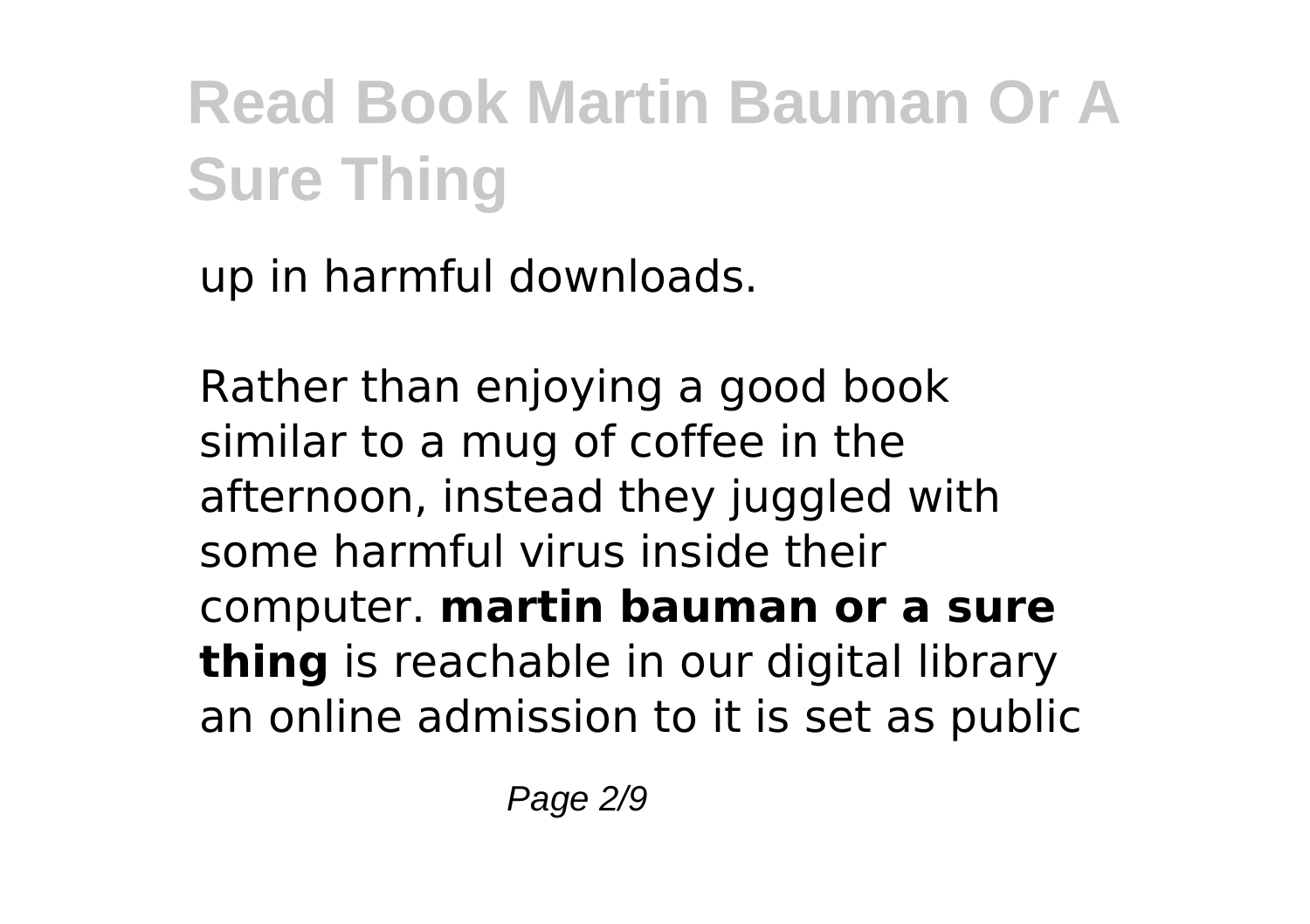as a result you can download it instantly. Our digital library saves in multiple countries, allowing you to get the most less latency epoch to download any of our books taking into account this one. Merely said, the martin bauman or a sure thing is universally compatible later than any devices to read.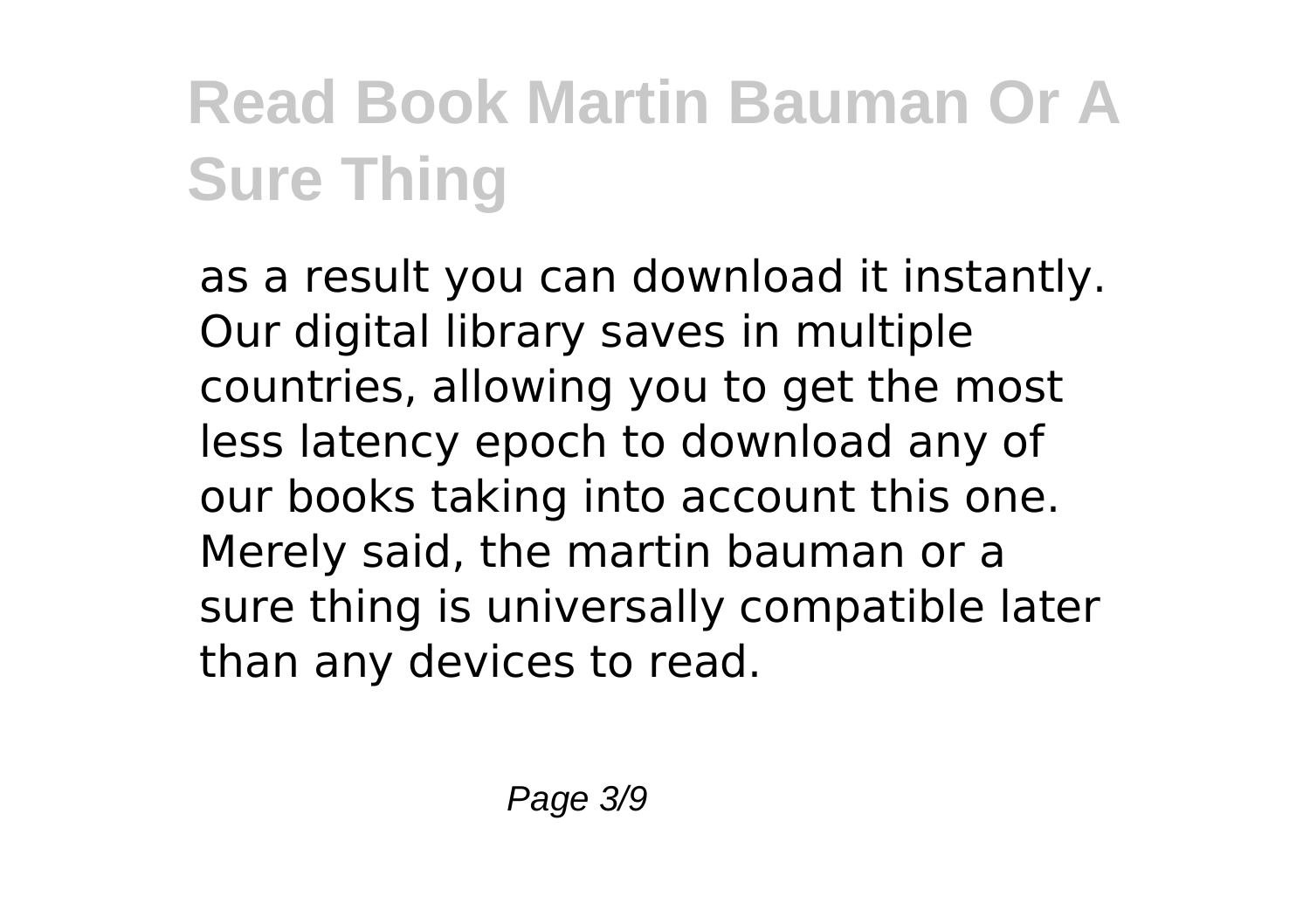The first step is to go to make sure you're logged into your Google Account and go to Google Books at books.google.com.

### **Martin Bauman Or A Sure**

A bobble on Bauman's part put him out of podium contention, but he was well clear of the pack behind and finished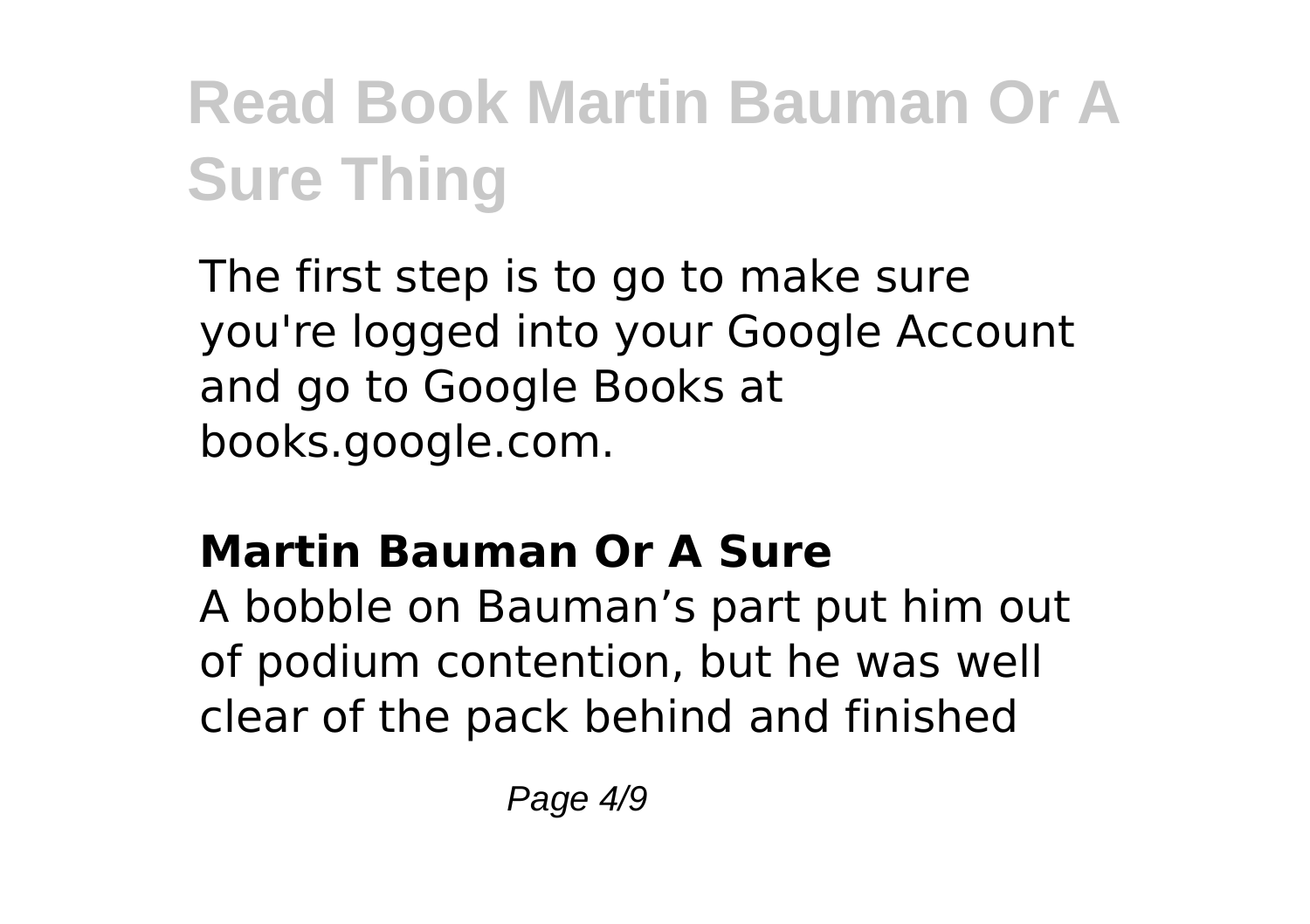alone in a safe fourth. Some five seconds back, Jarod Vanderkooi (No. 20 Mission Roof Systems Indian FTR750) won out over teammate Brandon Robinson (No. 44 Mission Roof Systems Indian FTR750) in their scrap for fifth.

#### **Vintage Flat Tracker - vft.org** Martin Gessner. Martin Gessner is the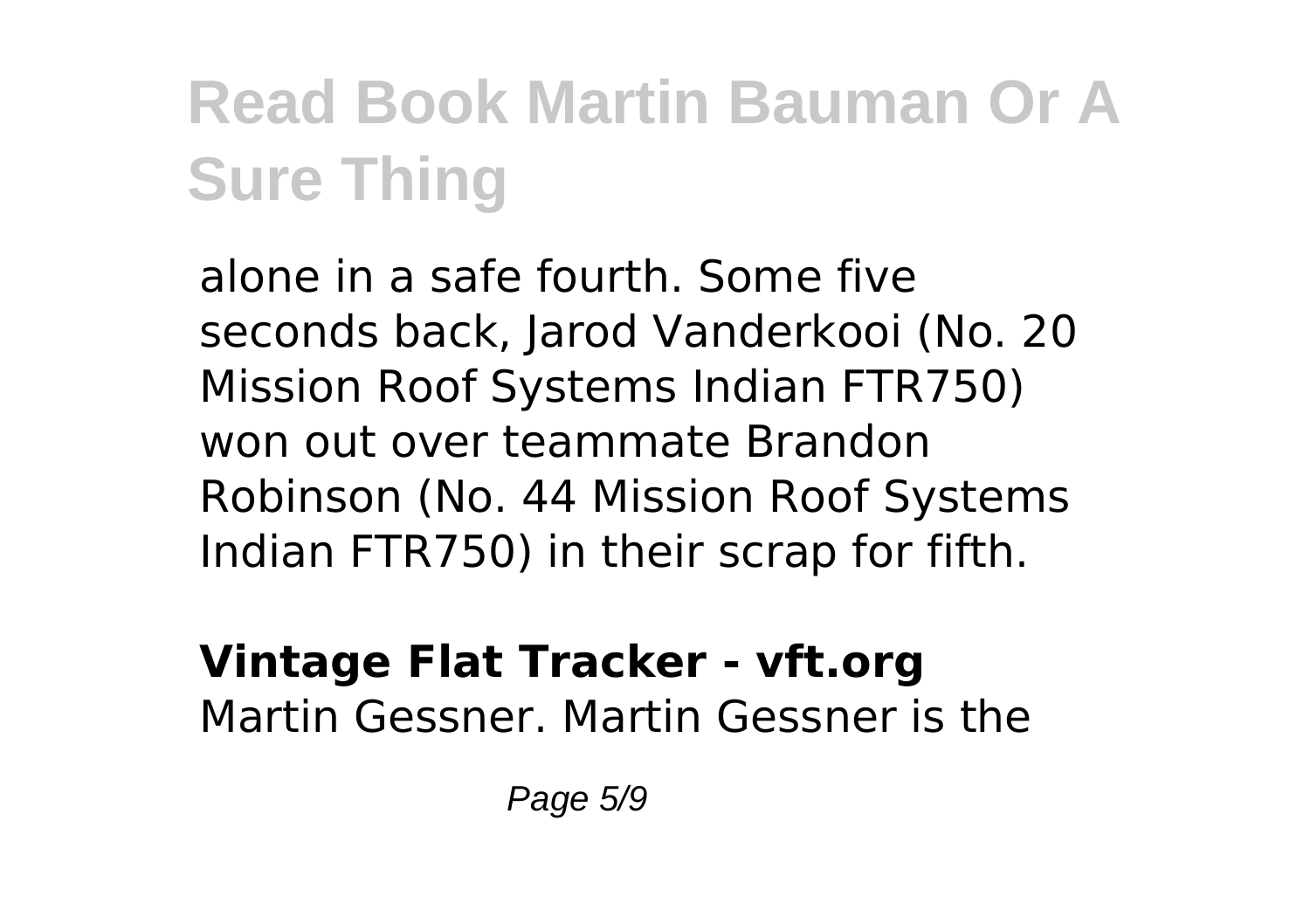Founder of Focus on Force. ... As by now, I am sure you can see that there are very few reasons to go forward with a Workflow rule over a Process Builder. However, for reference here is a comparison of the actions you can take with each as well as a Pro/Con list for the different options. ... Josh Bauman ...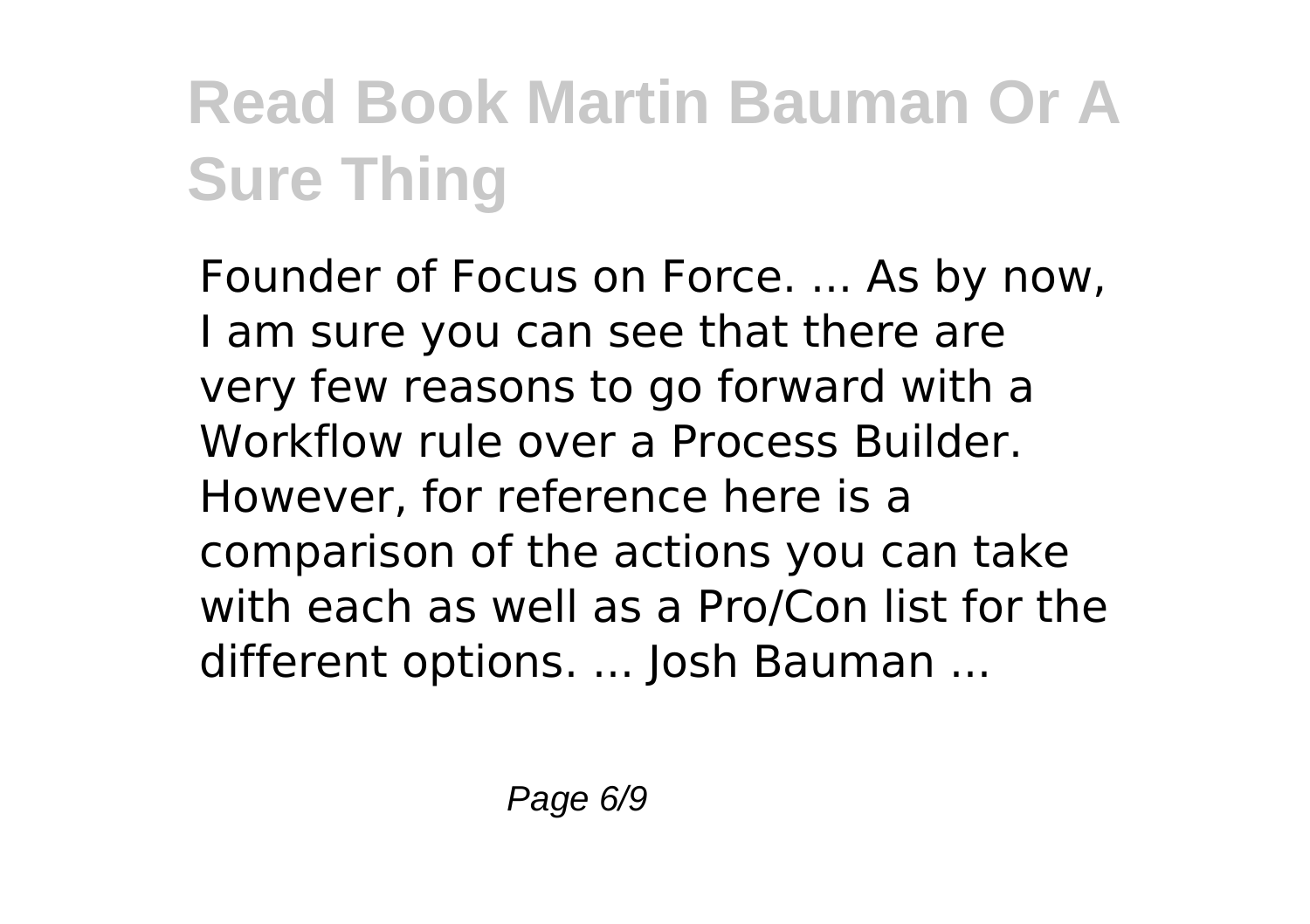#### **Workflow vs Process Builder in Salesforce ... - Focus on Force** Ankle Injuries and RTP. The ankle is the most common site of injury in 24 of 70 sports. 10 Ankle sprain accounted for 76.7% of injuries, followed by fractures at 16.3%. Basketball and soccer have a higher proportion of ankle injuries. 10 In soccer, the risk of injury during match